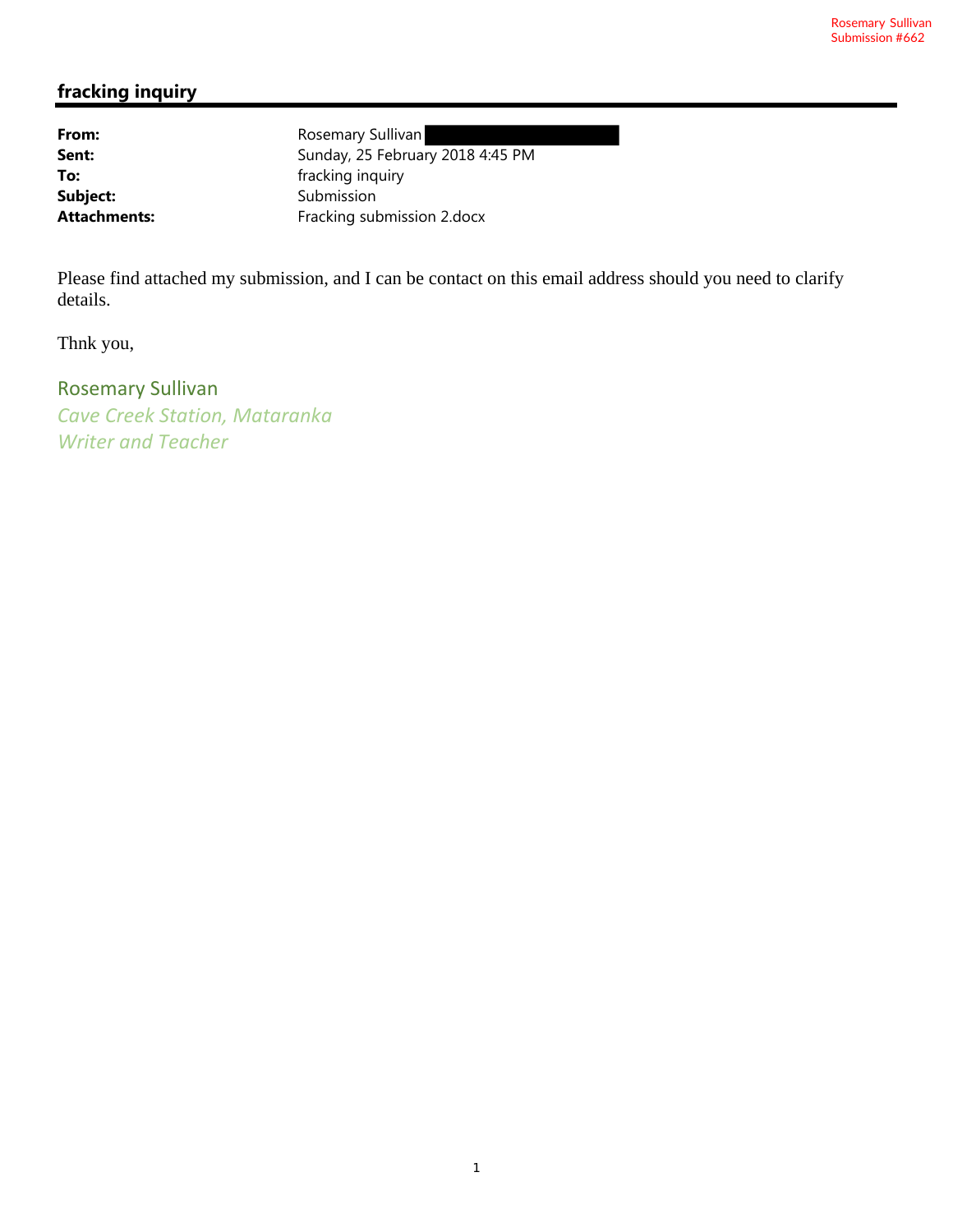I recently attended the Mataranka Community Forum on 15<sup>th</sup> February, 2018 about the draft final report of the Scientific Inquiry into Hydraulic Fracturing in the NT.

From the conduct of the meeting and the points discussed, I note the following:

#### **NLC Meetings and Agreements Recommendation 11.7**

Some non-Aboriginal local opponents of the oil and gas industry complained they were asked to leave a Northern Land Council meeting. Why they expected to attend such a meeting was not clear. The NLC is governed by the Aboriginal Land Rights Act and I am baffled that anyone should expect to attend these meetings without a specific invitation from the NLC.

NLC CEO Joe Morrison is surely more than capable of effectively communicating with Aboriginal people and the suggestion from outsiders the NLC should have had a specialist interpreter for their meeting seems bizarre.

Publishing the nature of exploration and mining agreements with companies may be damaging to a number of stakeholders, and in particular more vulnerable members of the Aboriginal community who are party to an agreement. This recommendation may mean activists can trawl through the details of such agreements, find fault with them and then attempt to drag them into the courts and hold up or bog down development; they are not to serve the interests of the traditional owners, but instead to serve the interests of the environmental activists and the trust fund organisations whose over-arching interests they really represent.

I urge the Panel to consider these motivations when finalising your report and have regard to the deeply disturbing level of violence and intimidation often imposed in these circumstances. Most people lobbying to this end have little or no understanding of the processes involved in such agreements, having never engaged in them. Further, they have no appreciation of the effects such recommendations may have on less powerful and more vulnerable Aboriginal people.

#### **Activists from Elsewhere**

Why was Lock The Gate activist Lauren Mellor allowed to dominate much of the Mataranka meeting, barely drawing breath? It was listed as a *community forum*. She is not a local, despite what she would say to tourists at markets when attempting to get them to sign petitions against fracking, but merely a paid activist from Darwin.

My one disappointment in the conduct of the meeting was that she was not only allowed to be there, but to have so much say, ensuring the forum ran massively over time. This did, however, give the Panel the opportunity to discover what a lack of development means … no place to get hot food at 9 pm on a Thursday night, despite Mataranka considering itself a major tourism centre. Nowhere to eat in airconditioning, except at one service station that by then was closed.

That is the reality we deal with daily, not the utopian fantasies of those who romanticise the 'outback', having arrived in the Territory comparatively recently, before they return down south.

#### **Regulation: Be Careful What You Wish For Recommendations 8.2 8.3**

Other industries (tourism, pastoral, agriculture, services, government) should hope the same level of regulation recommended by the Panel will not be unleashed on their businesses.

Surely there is no philosophical consistency in demanding the shale gas industry is not allowed to exist, or is virtually regulated out of existence, whilst other industries are seriously impacting the natural values of riparian and savannah areas with no consequences to themselves but truly awful consequences for the natural environment and ultimately the taxpayer.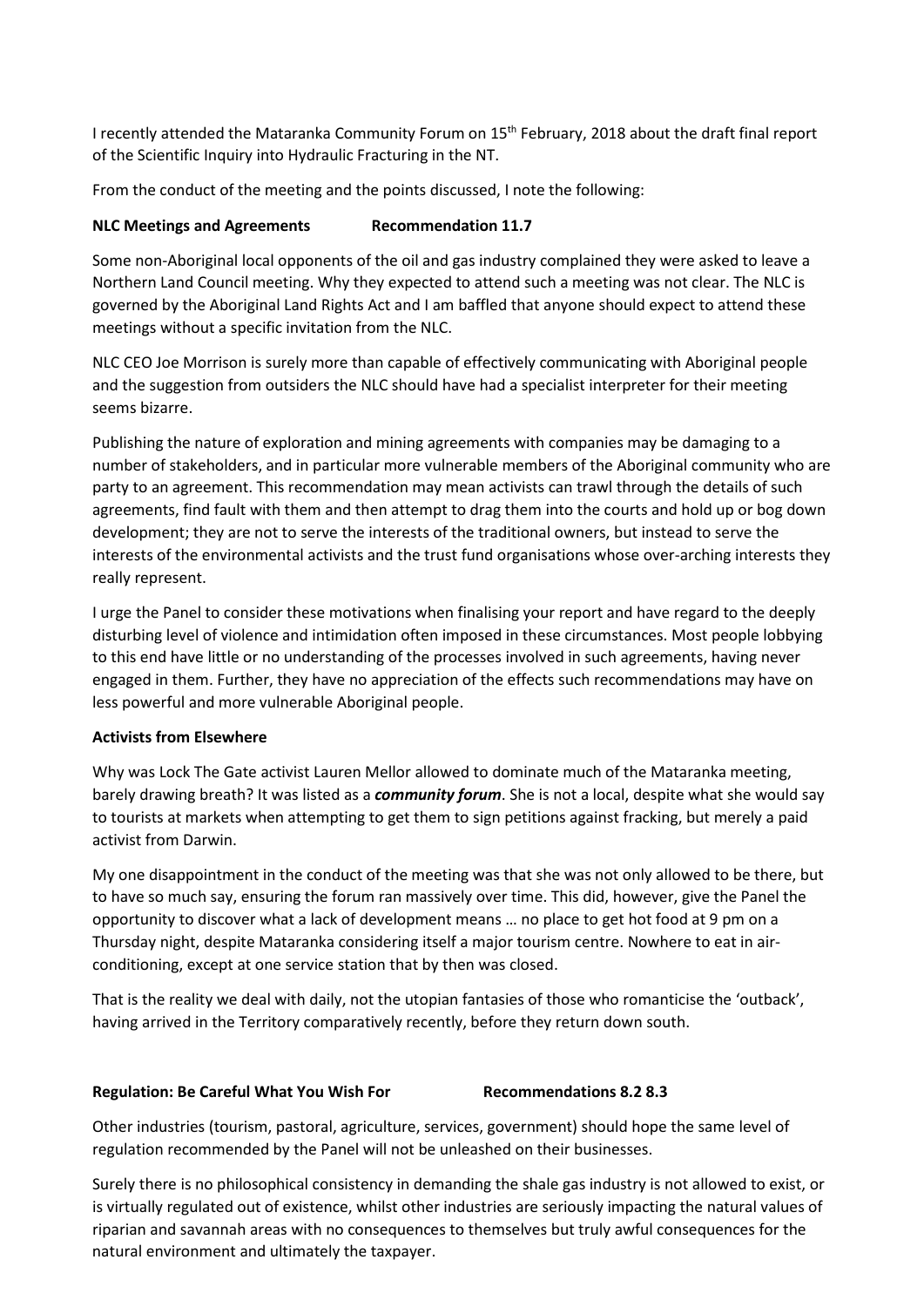Mataranka's famous springs (Rainbow Spring and thermal pool; Bitter Springs down Martin Road) are a case in point.

A brief walk around areas adjacent to these springs reveals a landscape thoroughly infested with declared weeds including, but not limited to, the following:

- neem trees, Class B and C *Azadirachta indica*
- yellow oleander (very toxic) which can cause serious illness and even death in children if the sap or fruits are eaten – Environmental weed
- bellyache bush *Jatropha gossypiifolia* (a Weed of National Significance)
- rubber bush- *Calotropis procera* Class B and C

It appears the owners of these facilities take little responsibility for the state of these facilities and the spread of noxious weeds from their premises, yet wish to attack other industries and deny them the chance to exist.

Parks and Wildlife staff must make heroic efforts, often using chemicals ironically made from natural gas as a source ingredient, to treat the weeds which have spread into the actual national park area. Whilst the owners and operators of tourist facilities don't deal with the source invasive species on their own property, the PWCNT will have to continue to use chemicals to deal with these weeds. If property owners actually dealt with the problem they have created or helped create - there would be an immediate improvement in this unacceptable situation.

There seems to be a mistaken belief that the existence of the tourist industry is the salvation of the Territory economy, and no-one in that industry has the slightest need to practice what they preach and care for the natural environment. The tourist industry is highly vulnerable to boom and bust – just like mining, and the jobs are generally menial and low-paid.

Their contribution seems limited to selling alcohol, tobacco, cigarettes, gambling products, sugary drinks and take away food, simultaneously accusing the oil and gas industry of potentially causing health effects on people. If it wasn't so breathtakingly hypocritical, it would be funny; you certainly couldn't make it up.

The local Mataranka tourist industry employs almost no local indigenous people. It has had 50 years to transform our economy and improve the wellbeing of local people, but mainly seems to line the pockets of a few business owners who move from interstate, make their money and depart…just like FIFO mining and gas workers, or Lock The Gate activists in turn.

## **Social Impact Recommendations 12.**

Without doubt the most grievous negative social impact of a shale gas – or any other mining or petroleum industry - will be from the impact of directly-paid royalties turning welfare-dependent people living in relative poverty into cash-rich people who are often then engaged in alcohol fuelled violence – hark at what happened in Mataranka just last year (see attached snapshot of feedback on the Mataranka Facebook Noticeboard).

## **Seismic Recommendations 5.8**

The Tennant Creek earthquake in 1988 bent but did not break the Amadeus to Darwin Gas Pipeline which was built in the mid-1980s, so the risk of seismic activity is unlikely to pose any kind of major threat to geologically stable areas like the NT.

## **Real Time Monitoring Recommendation 9.5**

The idea of having real-time on-line reporting from gas wells (or water bores) sounds worthy but is likely to be problematic. Attending Water Meetings in 2016, I noticed those complaining most loudly about water availability had not even bothered to access the online monitoring information already available.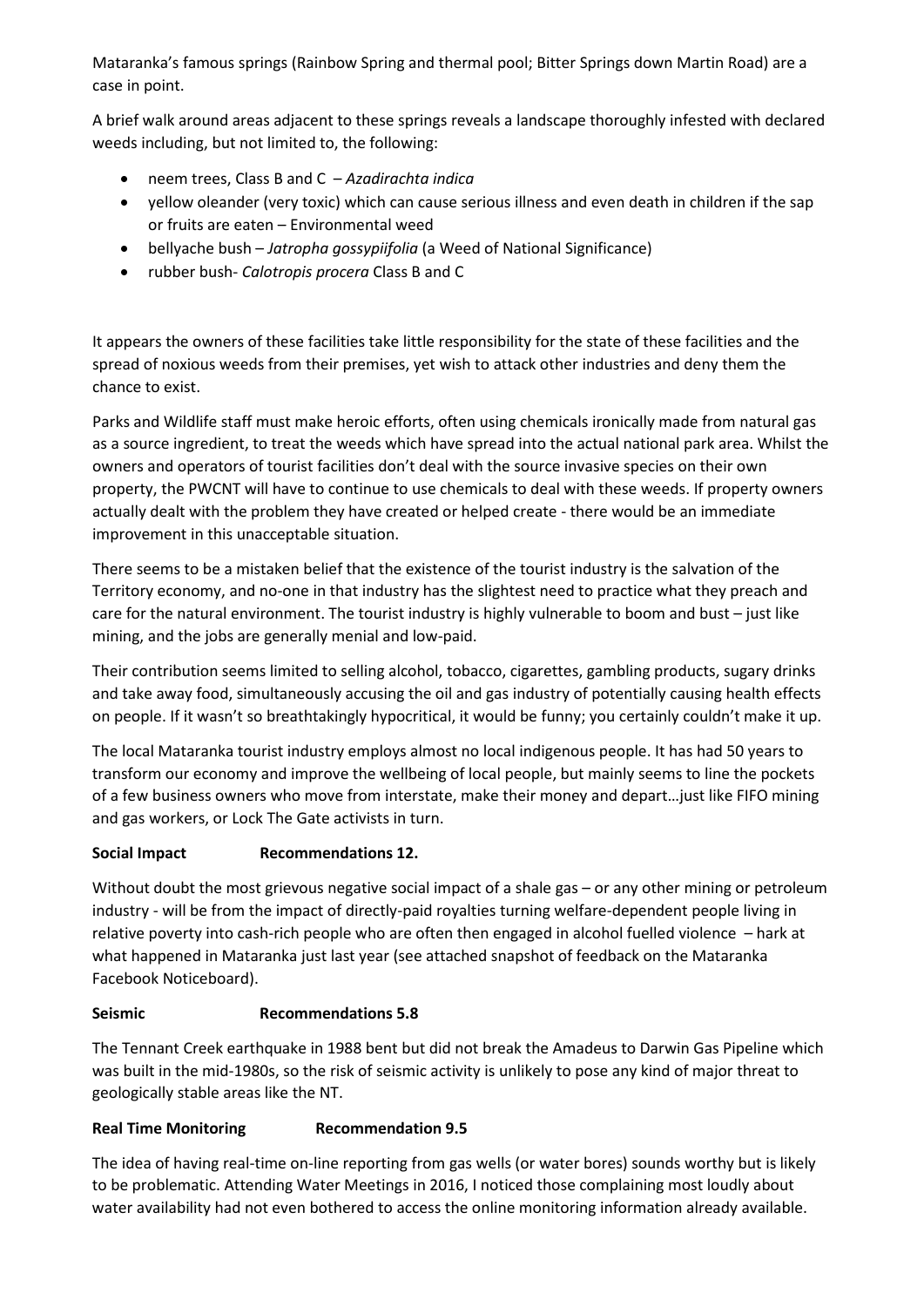### **PFAS contamination**

I urge the panel to be wary of allowing the current PFAS contamination crisis in Katherine to affect your recommendations. All landholders should be well aware the use of chemicals and contaminants on the surface, if allowed to do so, can leech into the aquifer and affect the groundwater.

However, for the 20+ years PFAS was contaminating the Katherine aquifer, environmental campaigners, local activists and the media fanned a constant stream of scare stories:

- land clearing and agricultural development in the Daly Catchment was accused of causing the silting up of the Daly, wrecking our famous iconic river (research later found it was continued erosion at the headwaters caused by a series of massive wet seasons creating a build-up of sand in parts of the Daly River system)
- Genetically Modified Organisms will destroy life as we know it and must be banned (30 years and still no threat identified, even in the litigious USA)
- Water resources will be over-exploited by broad-scale farming, in particular cotton, and variable water licences will be unable to be enforced and bores and springs will dry up (has never actually happened)
- The European honeybee will wipe out our native bees, causing devastation...
- And on, and on, and on.

Local businesses carried petitions wanting these developments to be banned, and politicians variously set up Committees of Inquiry etc, all to reassure the populace about such threats. In truth, they posed little or no threat at all. Meanwhile, chemicals were leeching into the aquifer, unremarked on and ignored.

Am I the only one to wonder if so many column inches in our newspapers and broadcast hours on our radio stations were not occupied with whining about imaginary threats, there might have been an opportunity for someone – anyone – to think and ask questions about the actual threat?

That is, the said firefighting foam?

The fact the Federal Government blithely allowed it to flow into the aquifer, whilst fuel haulage companies and similar would have been prosecuted for doing the same is a sad irony indeed.

It is also a perfect example of how government is often the least likely to obey its own rules, which it busily inflicts, with a large dose of sanctimony, on others.

In a way it is exactly like the Lock The Gate campaign against hydraulic fracturing – taking all the oxygen from the real environmental concerns which were and have been blindly obvious for years – weeds, soil erosion, fires, feral animals. However, these threats actually require people to put their boots on and DO something about the problems themselves, instead of squawking for the government ban something.

If Weeds regulations that apply to all commercial, lifestyle and residential blocks were actually implemented, in the same draconian way being recommending for oil and gas companies, this would be a great step forward for the natural environment in the NT, because currently many of those complaining about the potential impact of a shale gas industry have themselves severely impacted the natural values of the creeks, rivers, associated riparian areas and the adjacent savannah woodland, but doggedly refused to deal with the problem.

I commented at the meeting that not all people were determinedly opposed to hydraulic fracking and the development of a shale gas industry. The very nature of these meetings, with a visible mob mentality, the shouting down of any alternative view, paid activists whipping people into a frenzy of fear, dubious video footage pre-distributed on DVDs to scare people, has meant most people who were or are neutral or somewhat supportive would not be present. Why would anyone subject themselves to this level of opprobrium, intimidation and vilification?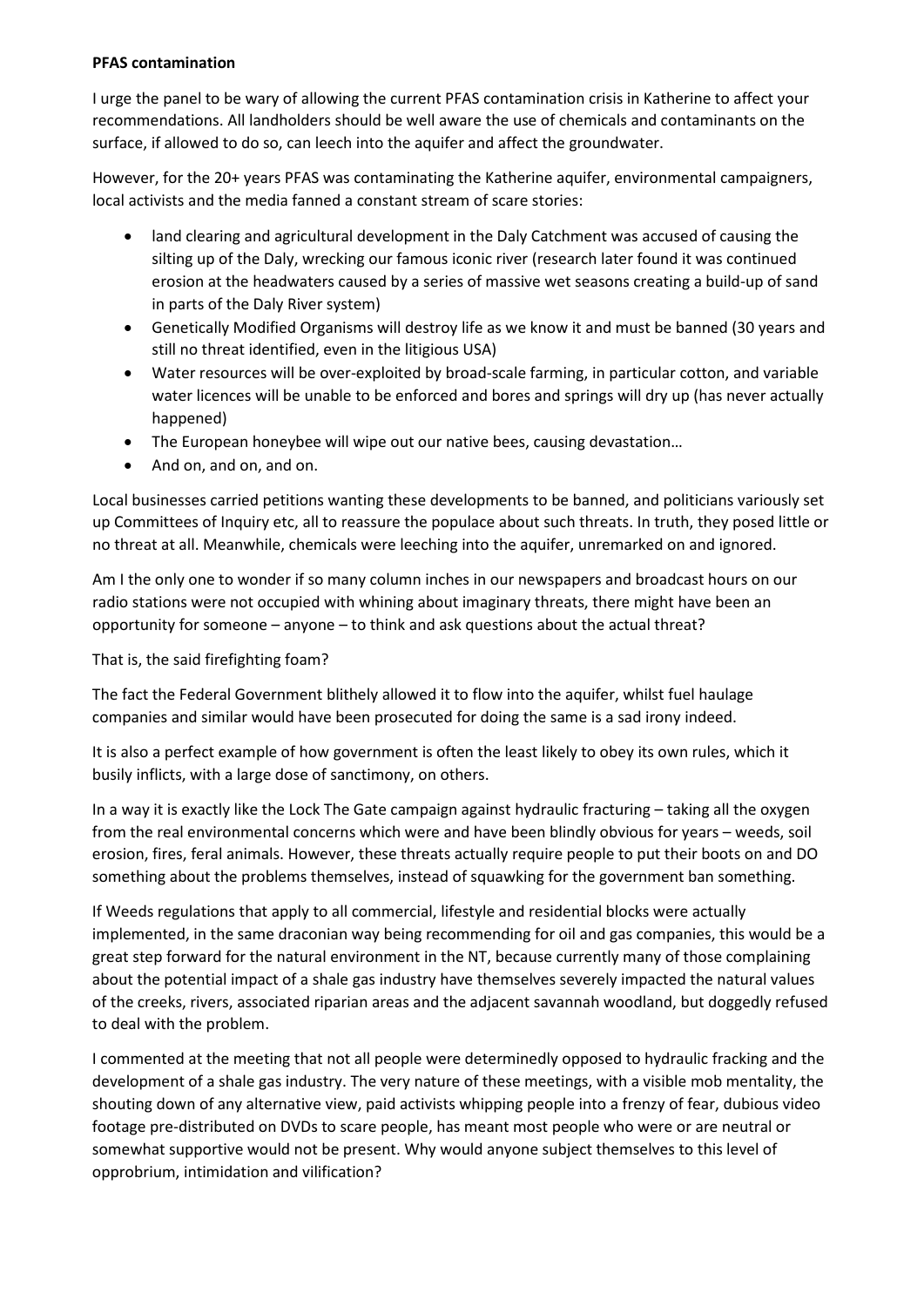I sincerely hope the panel's experience of the malevolence, distortions, recalcitrance in the admission of wrong, the constant impugning of motivations of any who disagree, the shouting down of alternative points of view, the fact so many opponents of fracking seem intellectually incapable of understanding the role of the panel versus the role of the oil and gas industry or the role of the government; and the complete inability of many to draw parallels with their own lifestyle and livelihoods, and the damage inflicted on the environment by their own selves, means their concerns should be taken for what they are: induced by the deceptive propaganda of activists, and largely misplaced.

The NT is a tiny jurisdiction with only 240 000 people in 1.3 million  $km^2$ . Almost half the population is seriously disadvantaged, having suffered the consequences of colonisation, and the later roll-out of widespread welfare dependence, over the past 175 years. Those people working and struggling to lead ordinary decent lives have an uphill battle against a system handing out cash which seems primarily to fuel dysfunction. It is clear parts of the NT are close to descending into a dystopian nightmare and recent events in Tennant Creek, once unthinkable, seem a case in point.

The level of regulation in the NT cannot be the same as in southern Australia, simply because we do not have the population and public service necessary to oversee and enforce such regulation. We may be better to harness the regulatory mechanism of another state to frame our regulatory regime, rather than attempt to reinvent the wheel all over again.

I thank the Panel for the work they have done on this inquiry.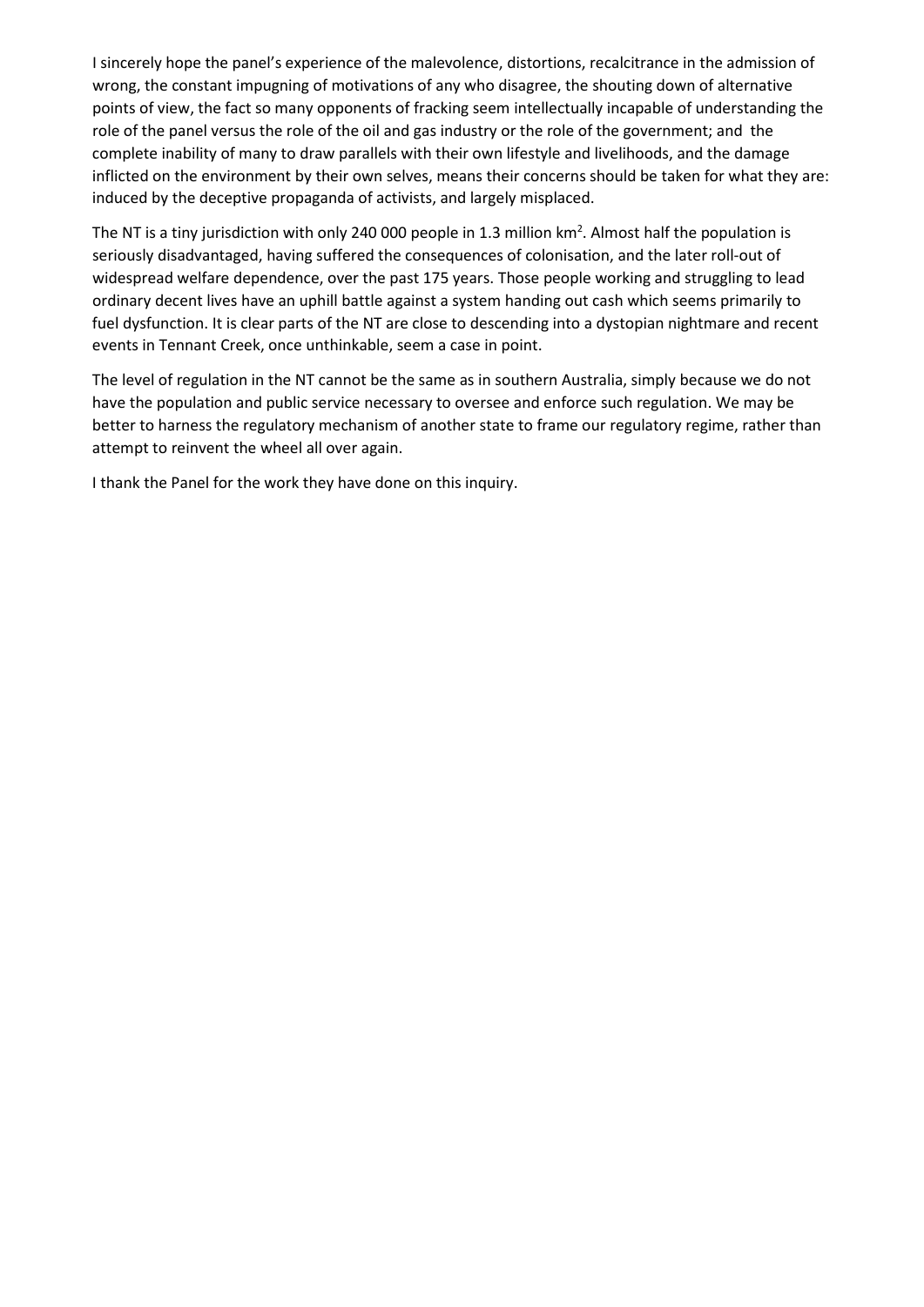#### The following snapshots illustrate the real social impacts of cash distribution from Royalties.